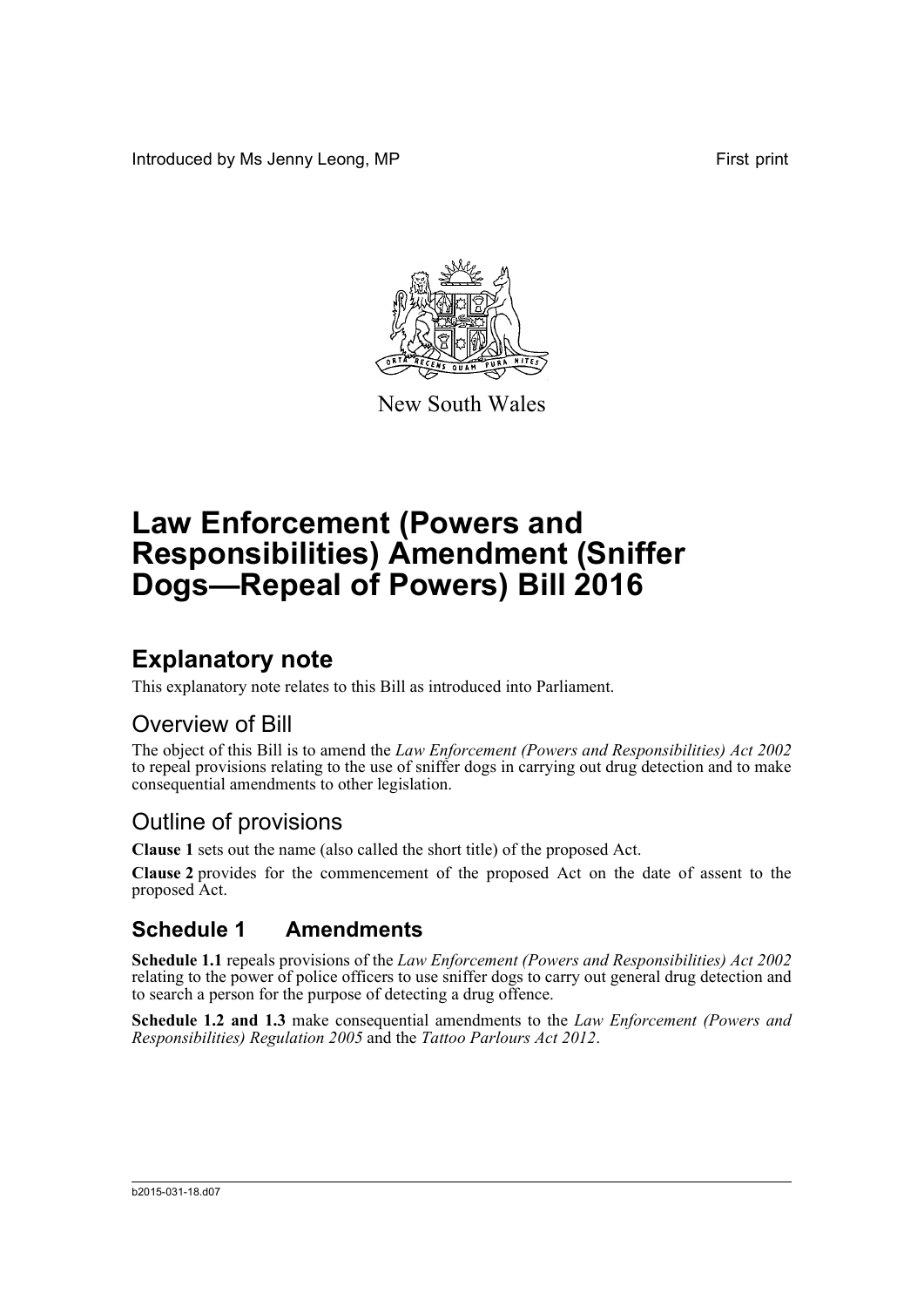Introduced by Ms Jenny Leong, MP First print



New South Wales

## **Law Enforcement (Powers and Responsibilities) Amendment (Sniffer Dogs—Repeal of Powers) Bill 2016**

### **Contents**

|           |                                                        | Page   |
|-----------|--------------------------------------------------------|--------|
| $1 \quad$ | Name of Act<br>2 Commencement<br>Schedule 1 Amendments | ົ<br>ર |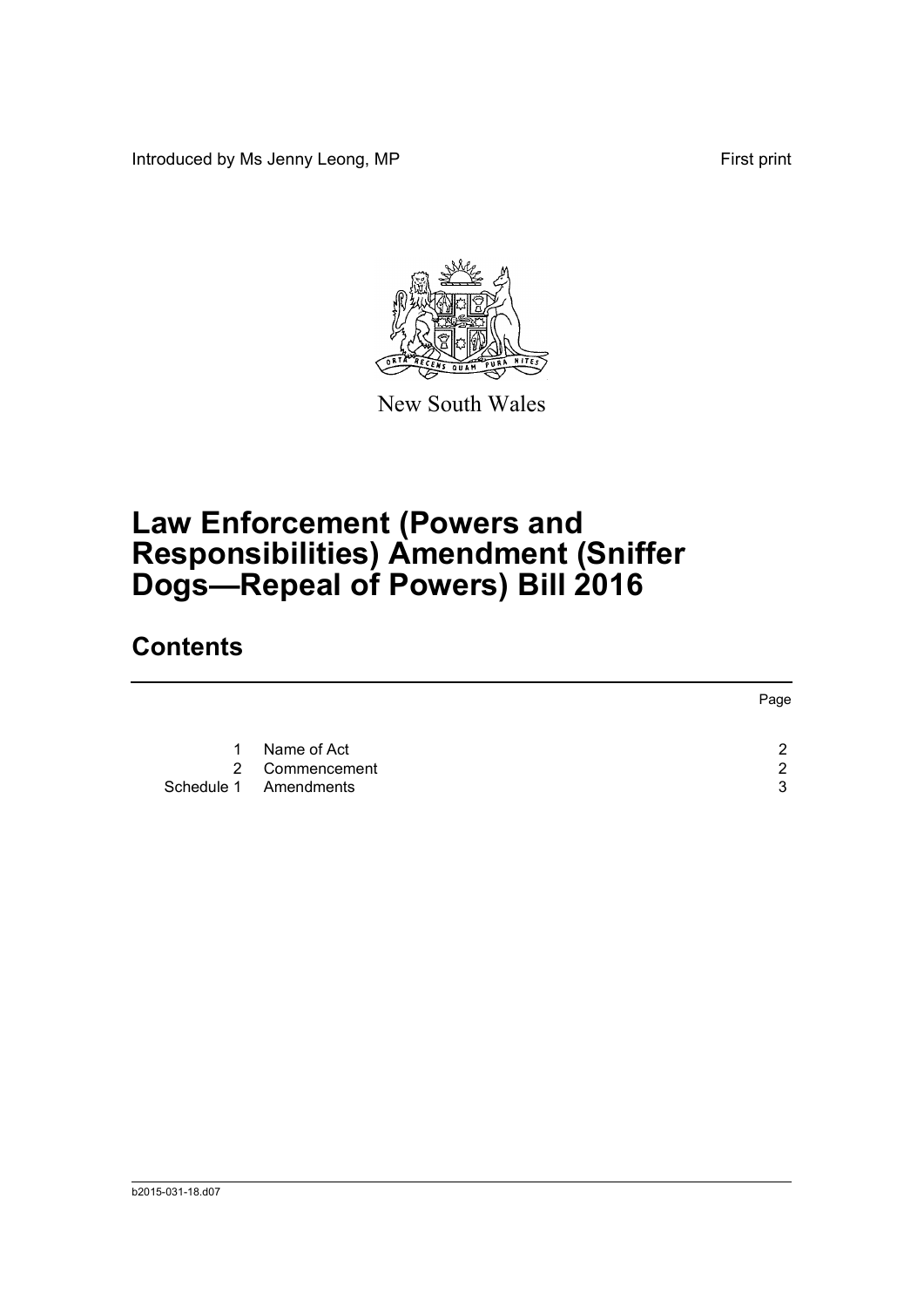

New South Wales

## **Law Enforcement (Powers and Responsibilities) Amendment (Sniffer Dogs—Repeal of Powers) Bill 2016**

No , 2016

#### **A Bill for**

An Act to amend the *Law Enforcement (Powers and Responsibilities) Act 2002* to repeal provisions relating to the use of sniffer dogs in carrying out drug detection and to make consequential amendments to other legislation.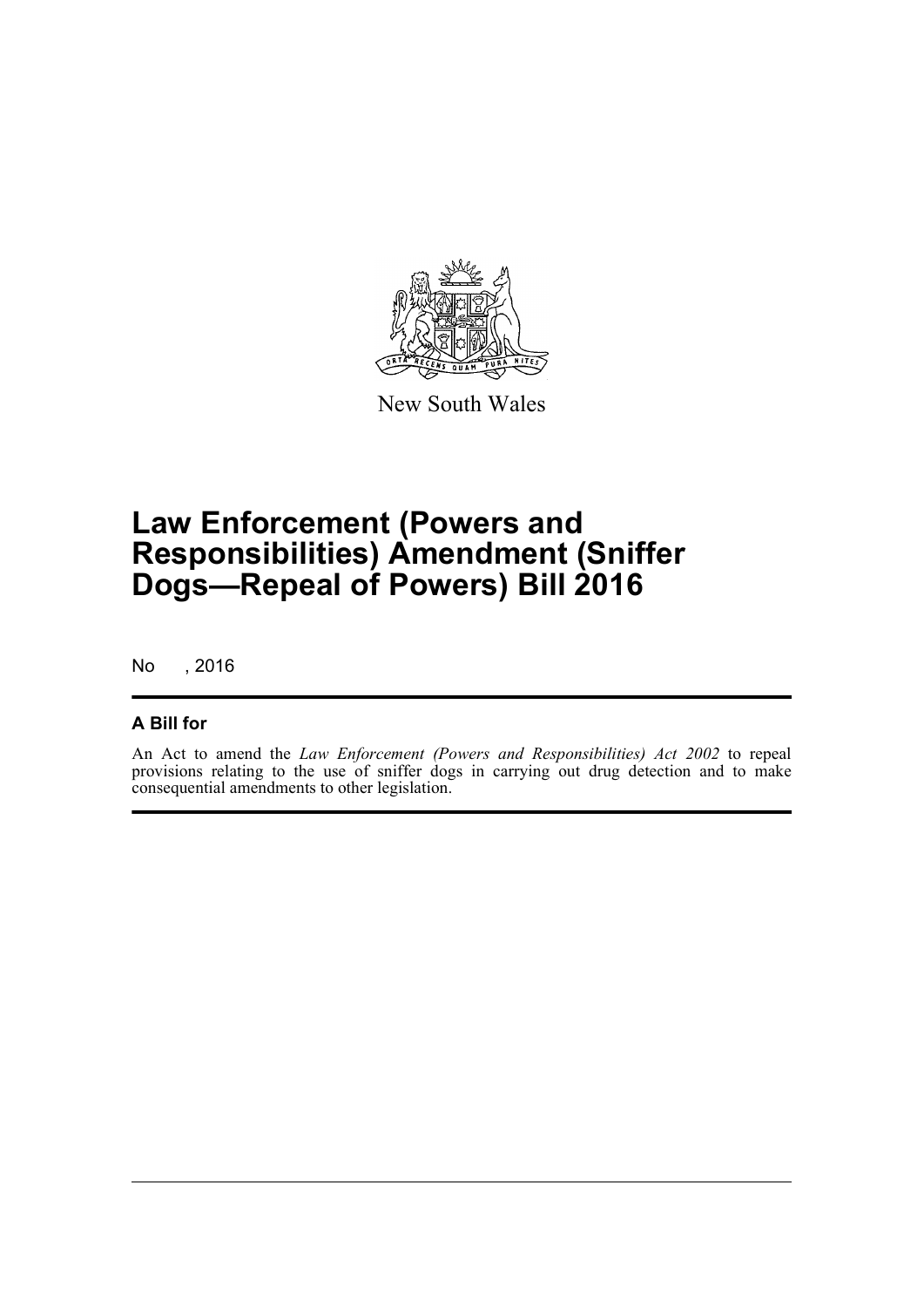Law Enforcement (Powers and Responsibilities) Amendment (Sniffer Dogs—Repeal of Powers) Bill 2016 [NSW]

<span id="page-3-1"></span><span id="page-3-0"></span>

| The Legislature of New South Wales enacts:                                                                           |                |
|----------------------------------------------------------------------------------------------------------------------|----------------|
| Name of Act                                                                                                          | $\overline{c}$ |
| This Act is the Law Enforcement (Powers and Responsibilities) Amendment (Sniffer<br>Dogs—Repeal of Powers) Act 2016. | 3<br>4         |
| Commencement<br>This Act commences on the date of assent to this Act.                                                | 5<br>6         |
|                                                                                                                      |                |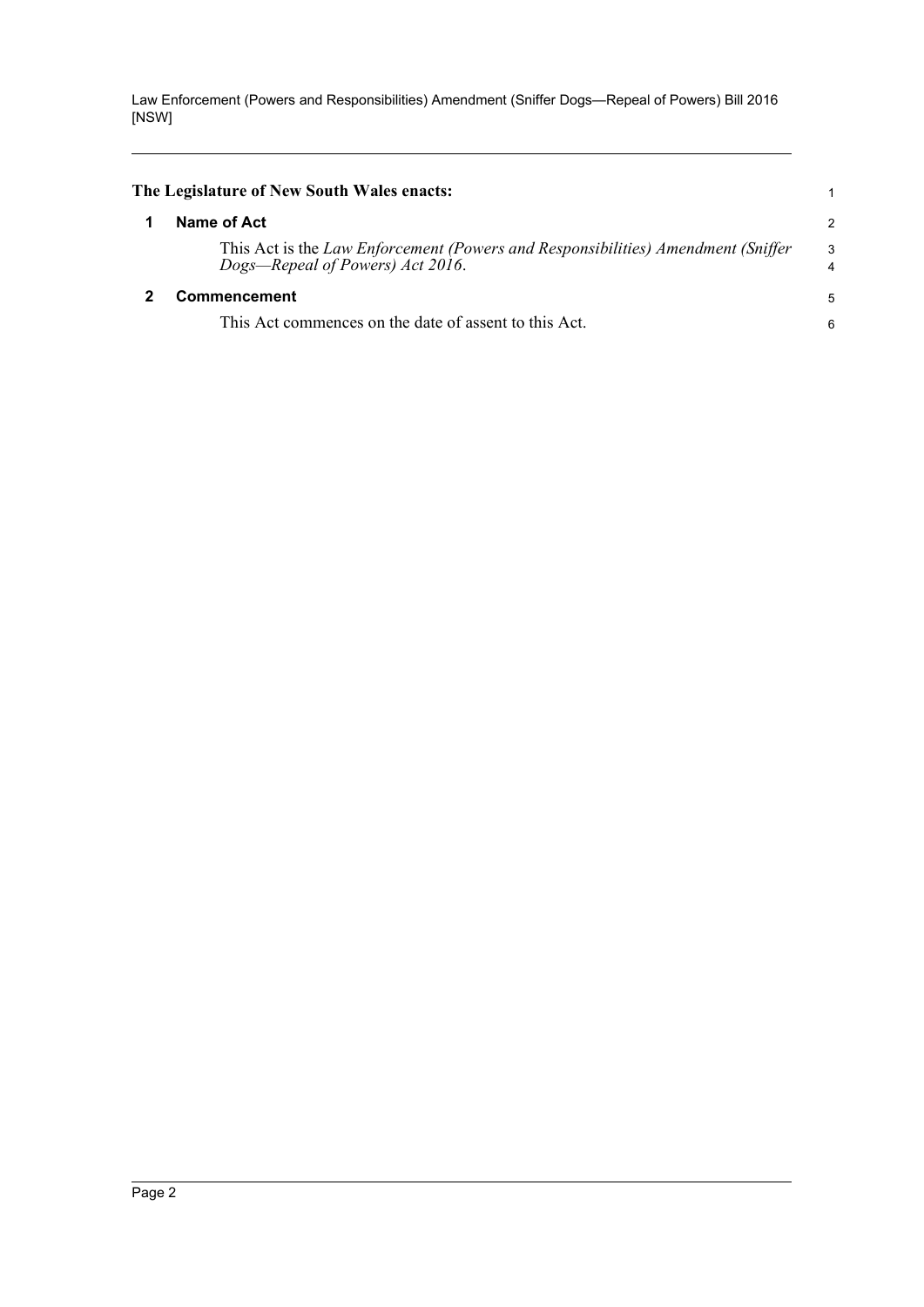<span id="page-4-0"></span>

| <b>Amendments</b><br><b>Schedule 1</b> |                                                                                                                                    |                     |
|----------------------------------------|------------------------------------------------------------------------------------------------------------------------------------|---------------------|
| 1.1                                    | Law Enforcement (Powers and Responsibilities) Act 2002 No 103                                                                      | $\overline{2}$      |
| [1]                                    | <b>Section 59 Application of Division</b>                                                                                          | 3                   |
| [2]                                    | Omit "and Division 2 of Part 11" from section 59 (3).<br><b>Section 73 Expiry of warrant</b><br>Omit section 73 $(4)(a)$ .         | 4<br>5<br>6         |
| [3]                                    | <b>Section 73A Extension of warrant</b><br>Omit section 73A $(1)$ (a).                                                             | $\overline{7}$<br>8 |
| [4]                                    | Part 11, Division 2 Use of drug detection dogs<br>Omit the Division.                                                               | 9<br>10             |
| 1.2                                    | Law Enforcement (Powers and Responsibilities) Regulation 2005                                                                      | 11                  |
| [1]                                    | Clause 4 Form of application for warrant or notice to produce<br>Omit clause $4(1)$ (e).                                           | 12<br>13            |
| [2]                                    | Clause 5 Determination of application for warrant or notice to produce-record by<br>eligible issuing officer<br>Omit clause 5 (e). | 14<br>15<br>16      |
| [3]                                    | Clause 6 Form of warrant or notice to produce<br>Omit clause $6(1)$ (f).                                                           | 17<br>18            |
| [4]                                    | Clause 10 Keeping and inspection of records<br>Omit clause 10 (2) (f) and (6) (c).                                                 | 19<br>20            |
| [5]                                    | Clause 10 (6) (a)<br>Omit "or $(c)$ ".                                                                                             | 21<br>22            |
| [6]                                    | <b>Schedule 1 Forms</b><br>Omit Forms 5 and 14.                                                                                    | 23<br>24            |